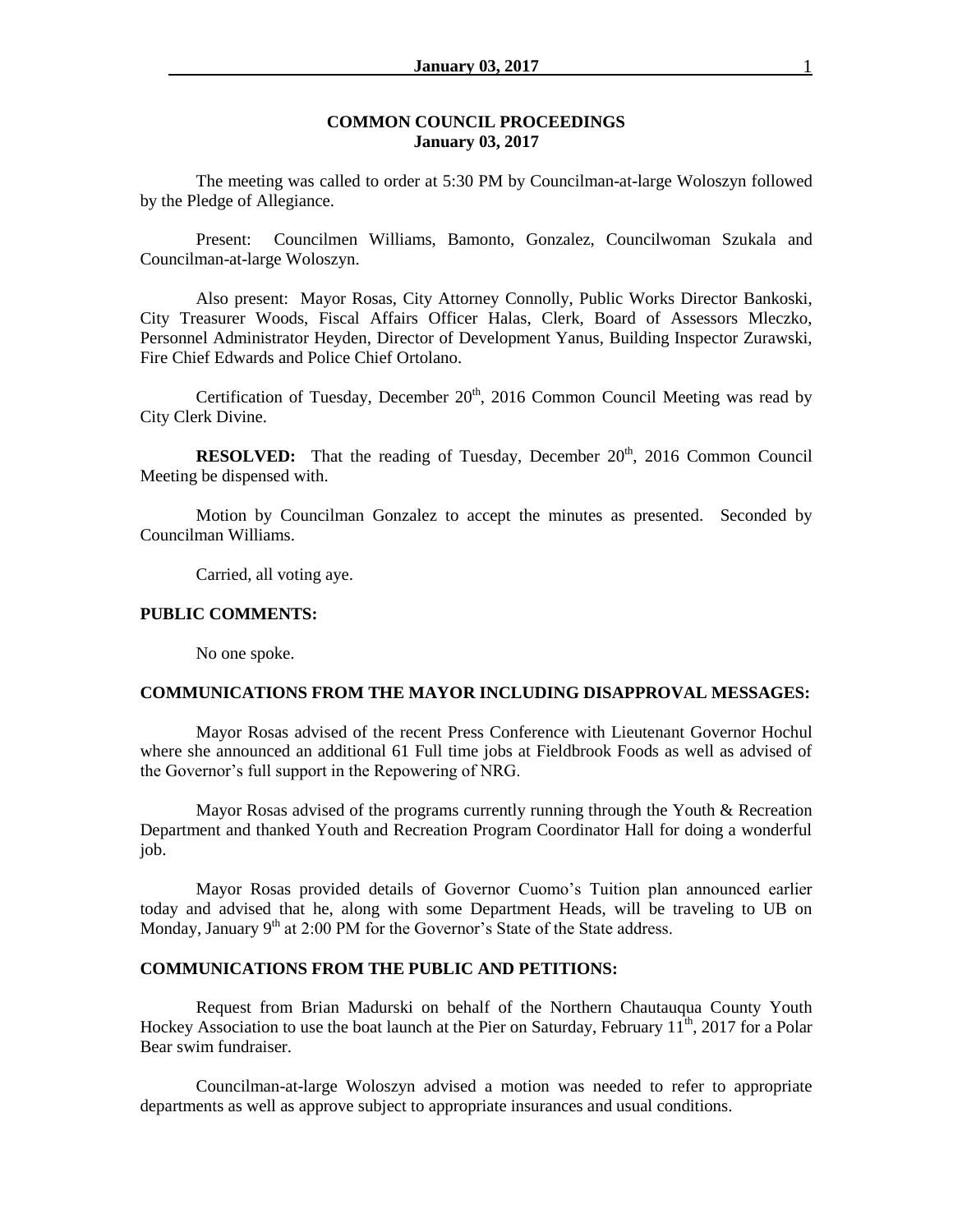Councilman Williams made a motion to approve. Seconded by Councilman Bamonto.

Carried, all voting aye.

### **REPORTS OF STANDING COMMITTEES, BOARDS AND COMMISSIONS:**

Councilman Williams wished everyone a Happy New Year and advised that he is looking forward to 2017 and all the new development projects and upgrades happening through the year.

Councilman Bamonto advised he is also excited for the upcoming developments throughout the City this year, provided details of the Men's Adult Floor Hockey League and wished everyone a safe and healthy New Year.

Councilman Gonzalez wished everyone a Happy New Year advised he believes this is a great time for the City with all of the development projects this year, the next Economic Development Meeting is scheduled for Tuesday, January  $17<sup>th</sup>$  at 4:00 PM and thanked Public Works Director Bankoski for the leaf pickup in the 3<sup>rd</sup> Ward.

Councilwoman Szukala advised that, from discussion at the Workshop session with Public Works Director Bankoski, leaf pickup will begin in the  $4<sup>th</sup>$  Ward tomorrow.

Councilwoman Szukala inquired to Public Works Director Bankoski for an update on Benton Street Water tank completion/refill, Recyclable calendars as well as advised of a plugged receiver on Courtney and Lord Streets.

Public Works Director Bankoski explained that the Benton Street Tank needed a second coat of paint so should be complete at the end of January, will into the answer on the refill process and advised that he and City Engineer Woodbury will be meeting to discuss the Recyclable Calendars with hopes to make them available at the end of this month.

Discussion was held between Council Members as to the different ways the calendar can be distributed and made available to residents.

Councilman-at-large Woloszyn had nothing to report at this time.

#### **PRE-FILED RESOLUTIONS:**

### **RESOLUTON # 1-2017 JANUARY 3, 2017**

#### **BY: COUNCILMAN WILLIAMS**

# **AWARDING BIDS - 2017 TREATMENT CHEMICALS (WATER POLLUTION CONTROL FACILITY AND WATER TREATMENT PLANT)**

**WHEREAS**, following published Legal Notice, sealed bids for the furnishing of wastewater treatment plant and water treatment plant chemicals were opened and read aloud in the Dunkirk City Clerk's Office at 10:30 a.m. on December 27, 2016; and

**WHEREAS,** bids received from six companies were reviewed by the Department of Public Works and the Department of Public Works recommends that the lowest responsible bidder(s) be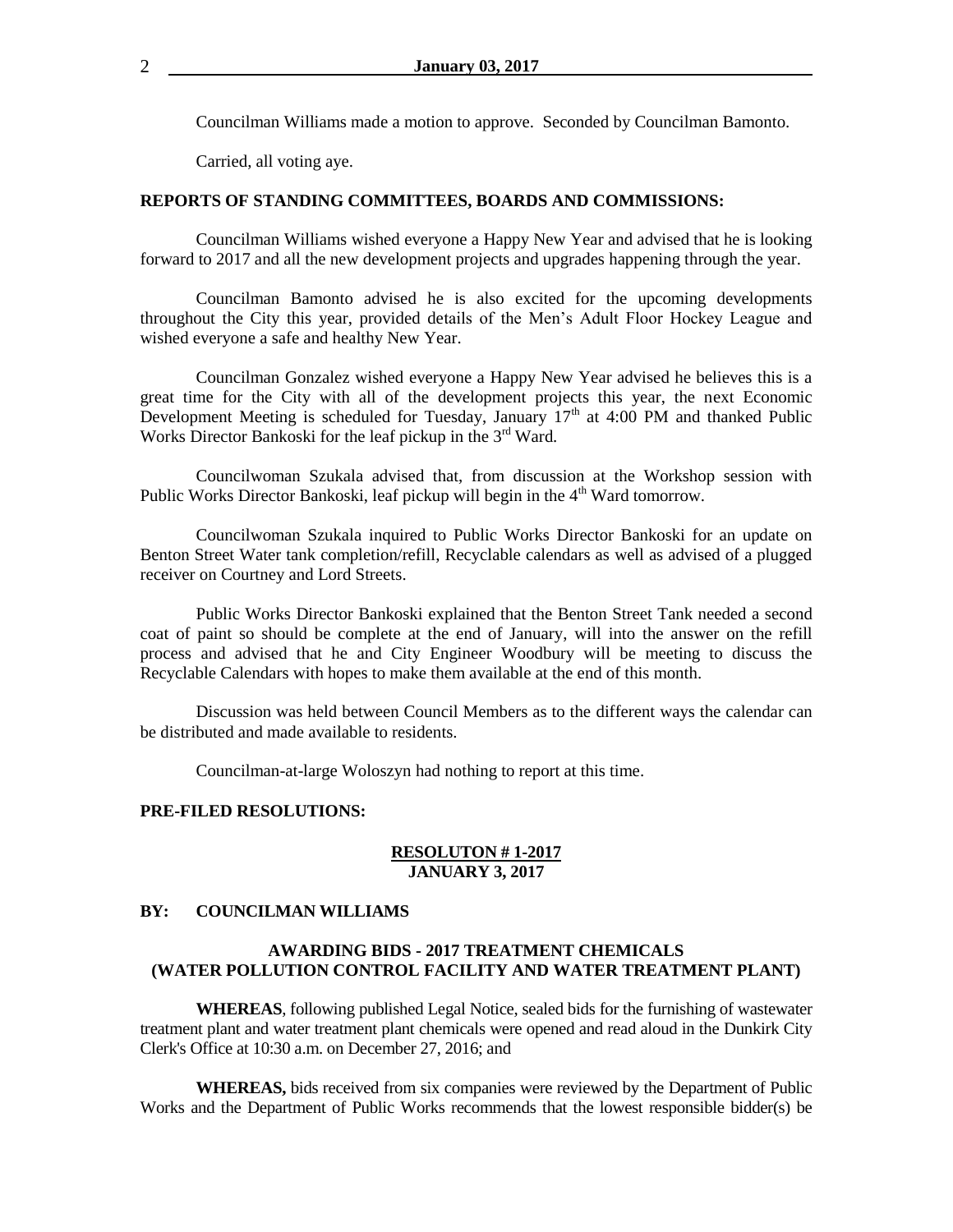awarded bids for such 2017 wastewater treatment plant and water treatment plant chemicals; now, therefore, be it hereby

**RESOLVED,** that upon review and recommendation of the Director of Public Works, the following lowest responsible bids be accepted and awarded for furnishing wastewater treatment plant and water treatment plant chemicals for 2017:

| <b>Bidder</b>             | Item                   | Cost                   |
|---------------------------|------------------------|------------------------|
| Amrex Chemical Co., Inc.  | Aqua Ammonia Solution  | $$0.200$ per pound     |
| NH4OH                     |                        |                        |
| 117 East Frederick Street | Phosphoric Acid        | $$0.515$ per pound     |
| PO Box 642                | <b>Sulfur Dioxide</b>  | \$0.92 per gross pound |
| Binghamton, NY 13902      |                        |                        |
| Kemira Water Solutions    | Ferric Chloride        | $$449.00$ per dry ton  |
| 4321 West Sixth Street    | Poly-Aluminum Chloride | \$787.88 per dry ton   |
| Lawrence, KS 66049        |                        |                        |
| JCI Jones Chemicals, Inc. | Liquid Chlorine        | \$410.00 per ton       |
| 100 Sunny Sol Blvd.       |                        |                        |
| Caledonia, NY 14423       |                        |                        |
| Mercer Lime Company       | <b>Hydrated Lime</b>   | $$159.00$ per dry ton  |
| 560 Branchton Road        |                        |                        |
| Slippery Rock, PA 16057   |                        |                        |
| and, be it further        |                        |                        |

**RESOLVED,** that the Mayor is authorized and directed to execute any and all documents, on behalf of the City of Dunkirk, with the above-named vendors, for the purchase of such treatment chemicals, and that the City Clerk is hereby authorized to return the bid deposits of the bidders, after contract execution or non-awarded bid, in accordance with the contract specifications, and that the City Clerk shall return unaccepted and unsealed any and all bids received after the date and time of the published bid opening, and be it finally

**RESOLVED**, that the appropriations for these purchases shall be posted to Account Nos. Fund 02-8320-4015 for Water Treatment Chemicals and 03-8130-4015 for Waste Water Treatment Chemicals.

Carried, all voting aye.

## **RESOLUTION # 2-2017 January 3, 2017**

**By: Councilman Williams**

# **AUTHORIZING MAYOR TO EXTEND AGREEMENT WITH WRIGHT EXPRESS FINANCIAL SERVICES CORPORATION FOR CITY DIESEL FUEL PURCHASES**